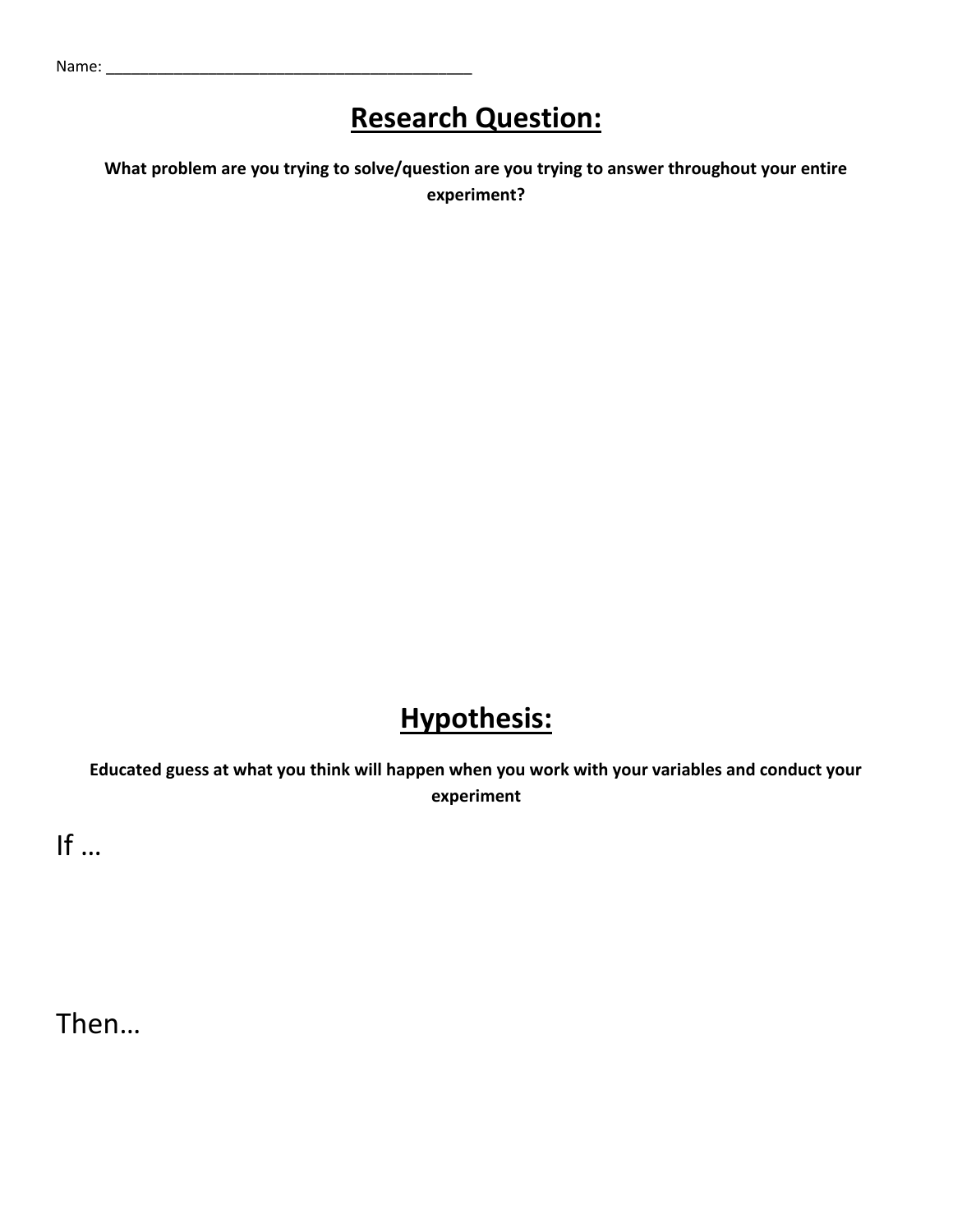#### **Variables:**

*Independent*: this is the ONE item that you will change in your project **Dependent**: this changes as a result of the independent variable (must be measurable) *Constant Variable:* items used in each test that do not change

Independent Variable:

Dependent Variable:

Constant Variables: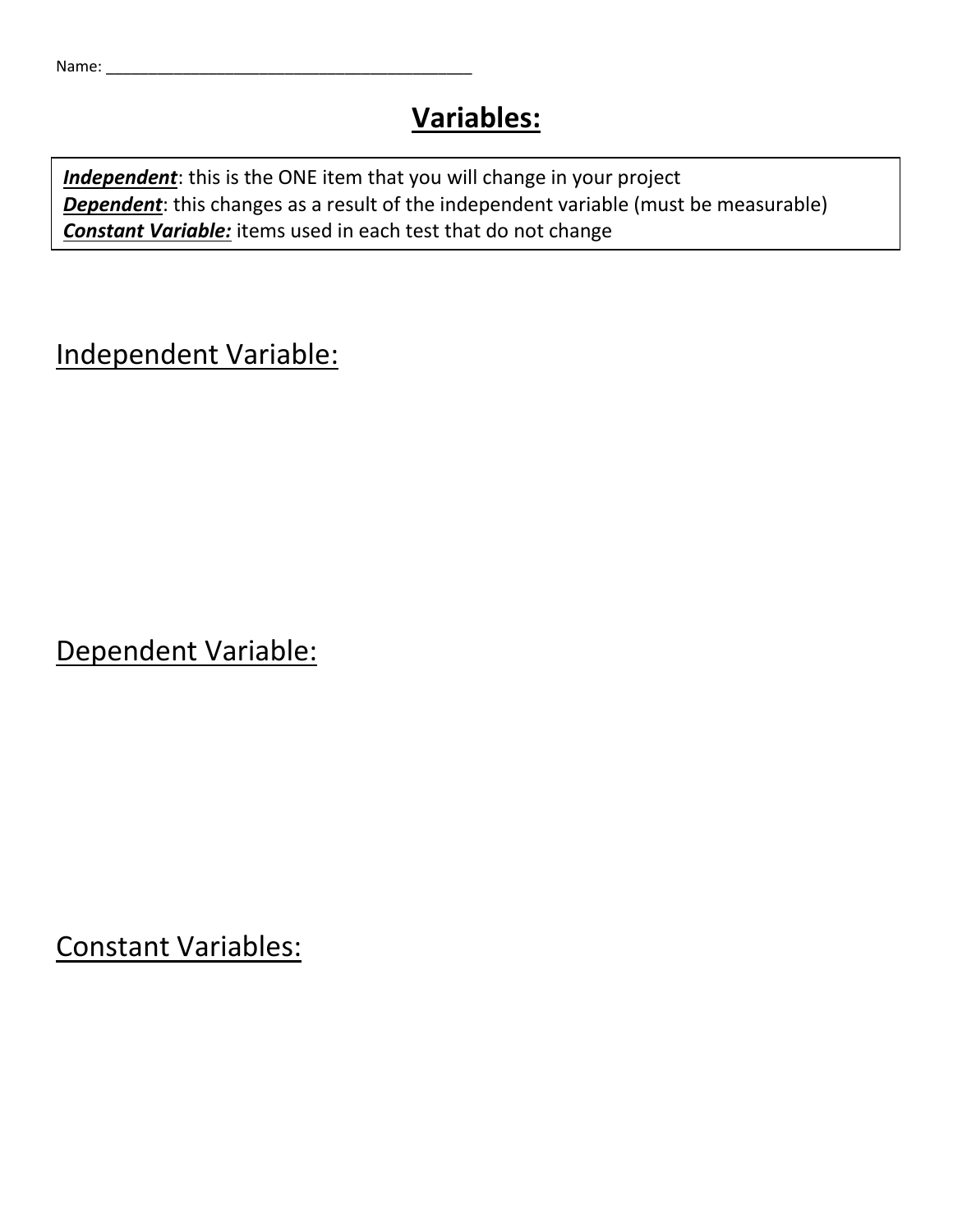## **Research:**

|     | Find AT LEAST 10 Website links, Book Titles, Article/Journal Titles, etc. |
|-----|---------------------------------------------------------------------------|
| 1.  |                                                                           |
| 2.  |                                                                           |
| 3.  |                                                                           |
| 4.  |                                                                           |
| 5.  |                                                                           |
| 6.  |                                                                           |
| 7.  |                                                                           |
| 8.  |                                                                           |
| 9.  |                                                                           |
| 10. |                                                                           |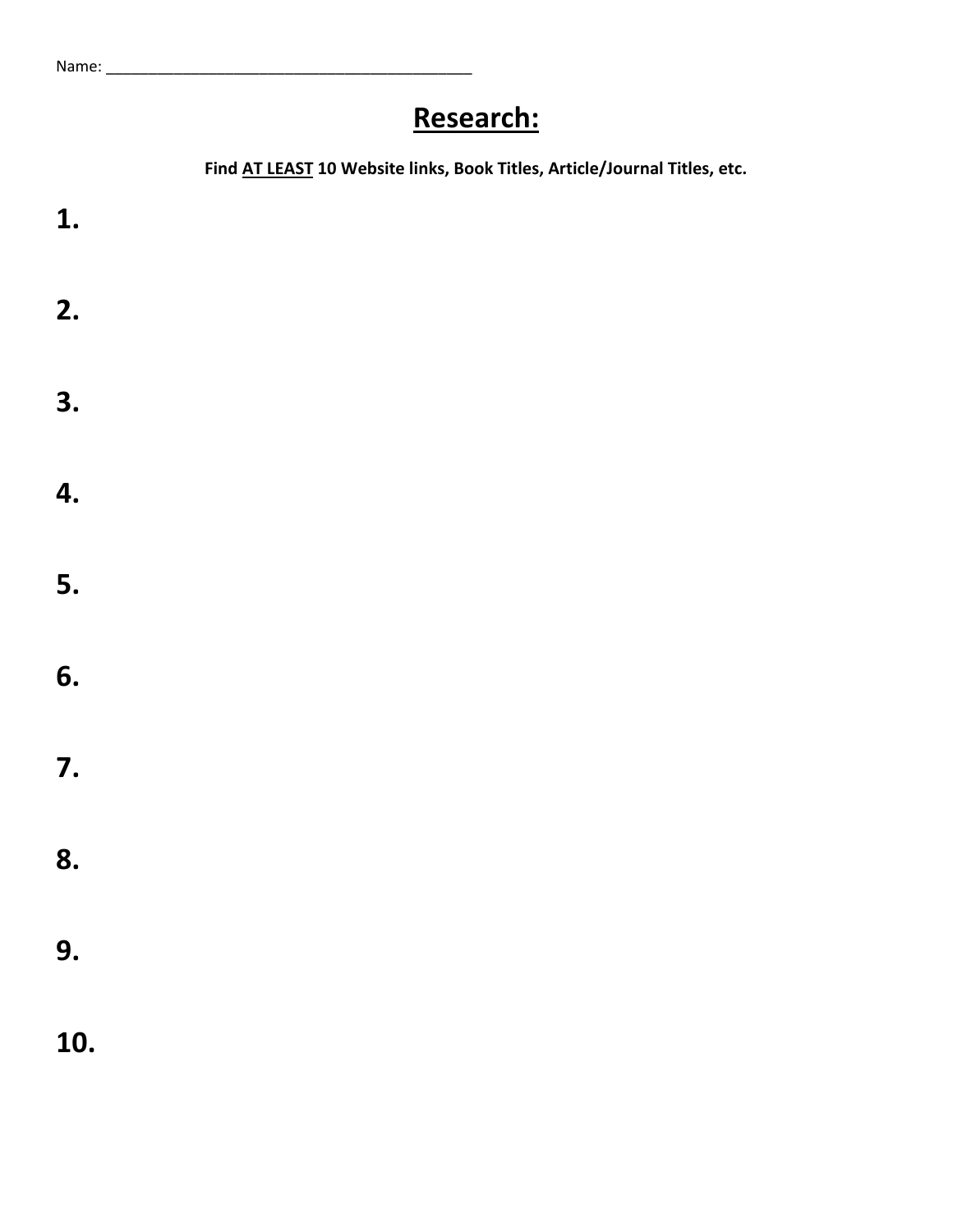#### **Procedure:**

**Step-by-step process of how you will carry out your experiment**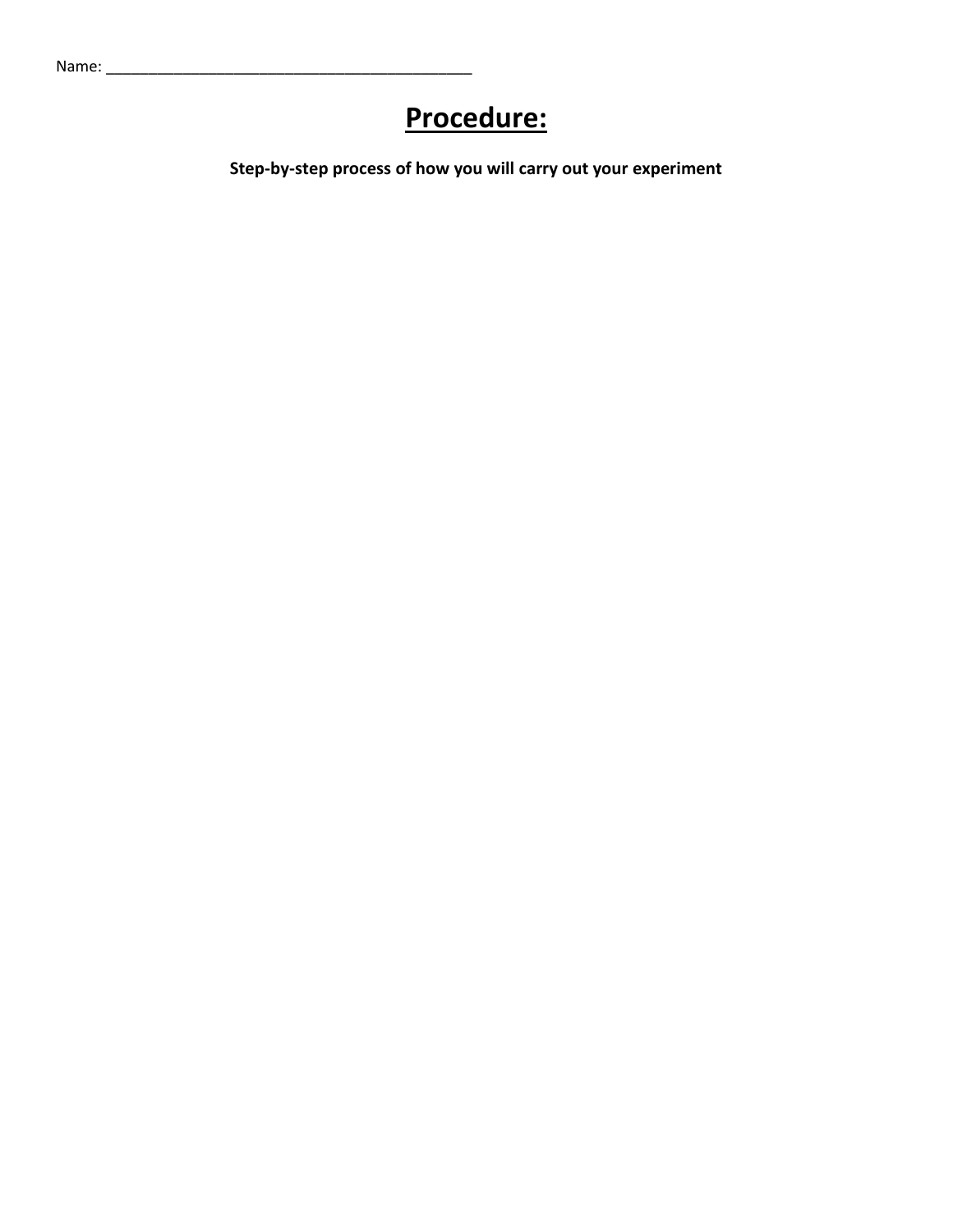#### **Materials:**

**Complete list of items you need to carry out your experiment**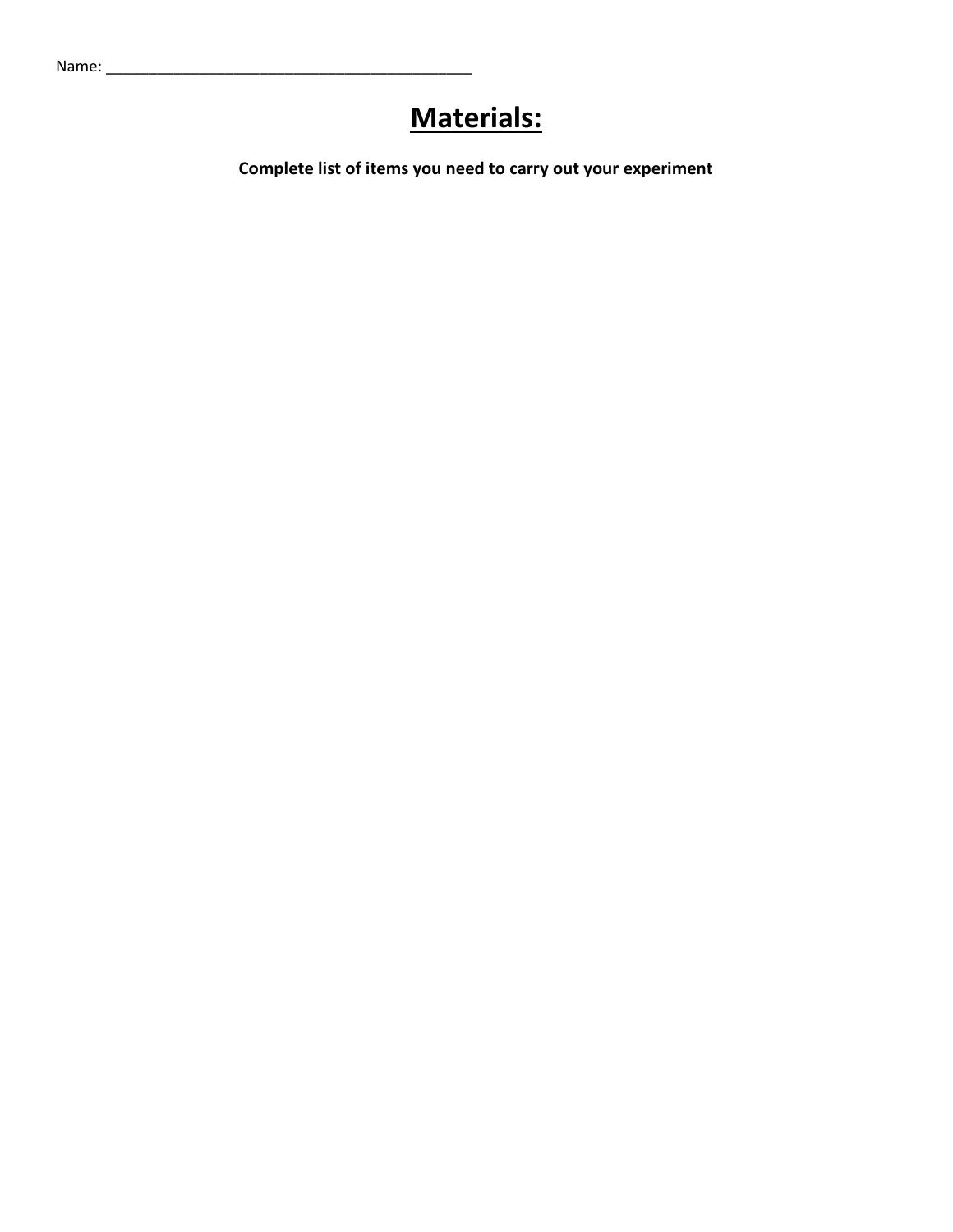#### **Data Collection:**

**Include all measurements, times, and other data collected in chart form. You will then use this with Mr. Root to create a snazzy graph of your work.**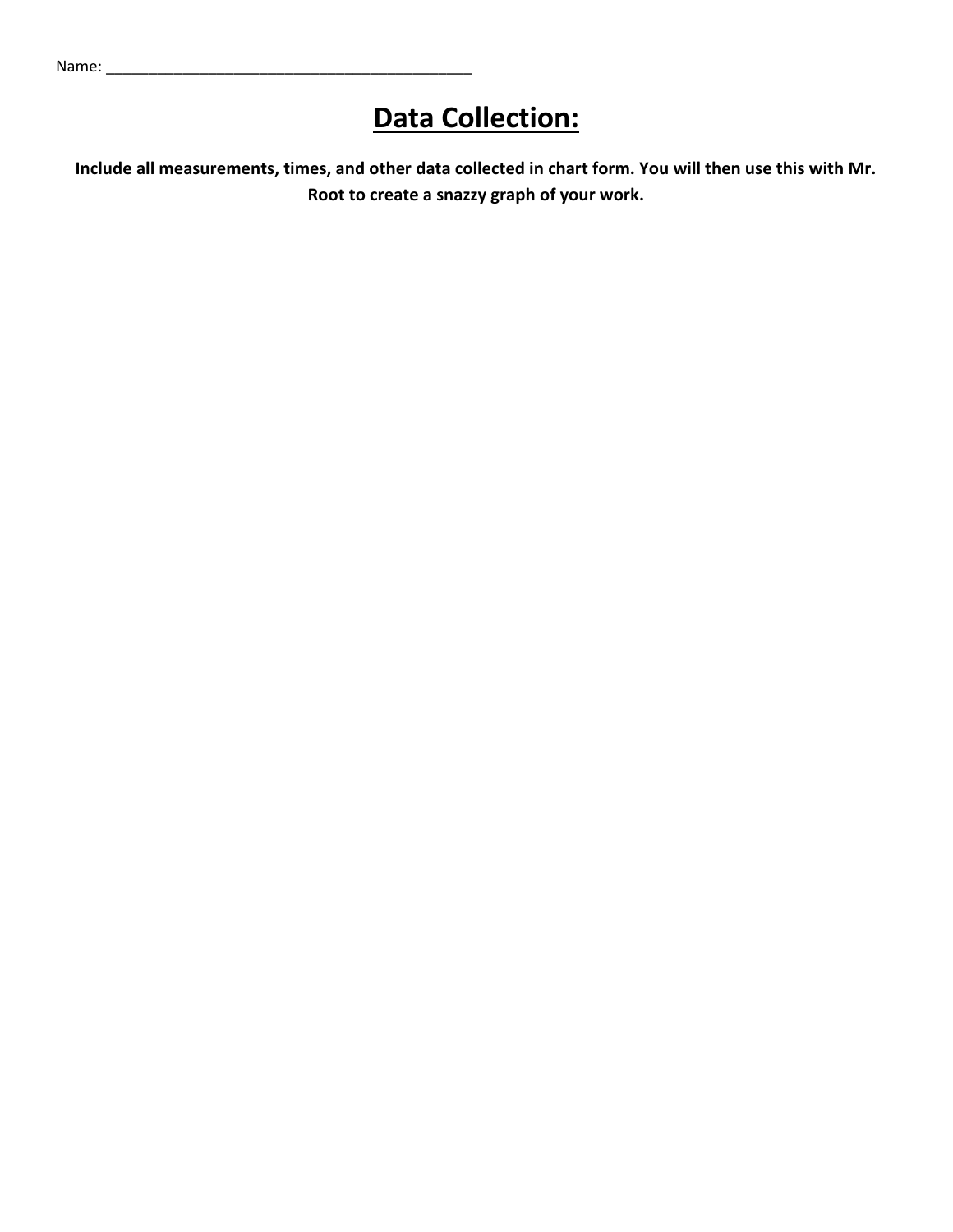# **Results:**

**Describe what happened in your experiment in 2-3 sentences.**